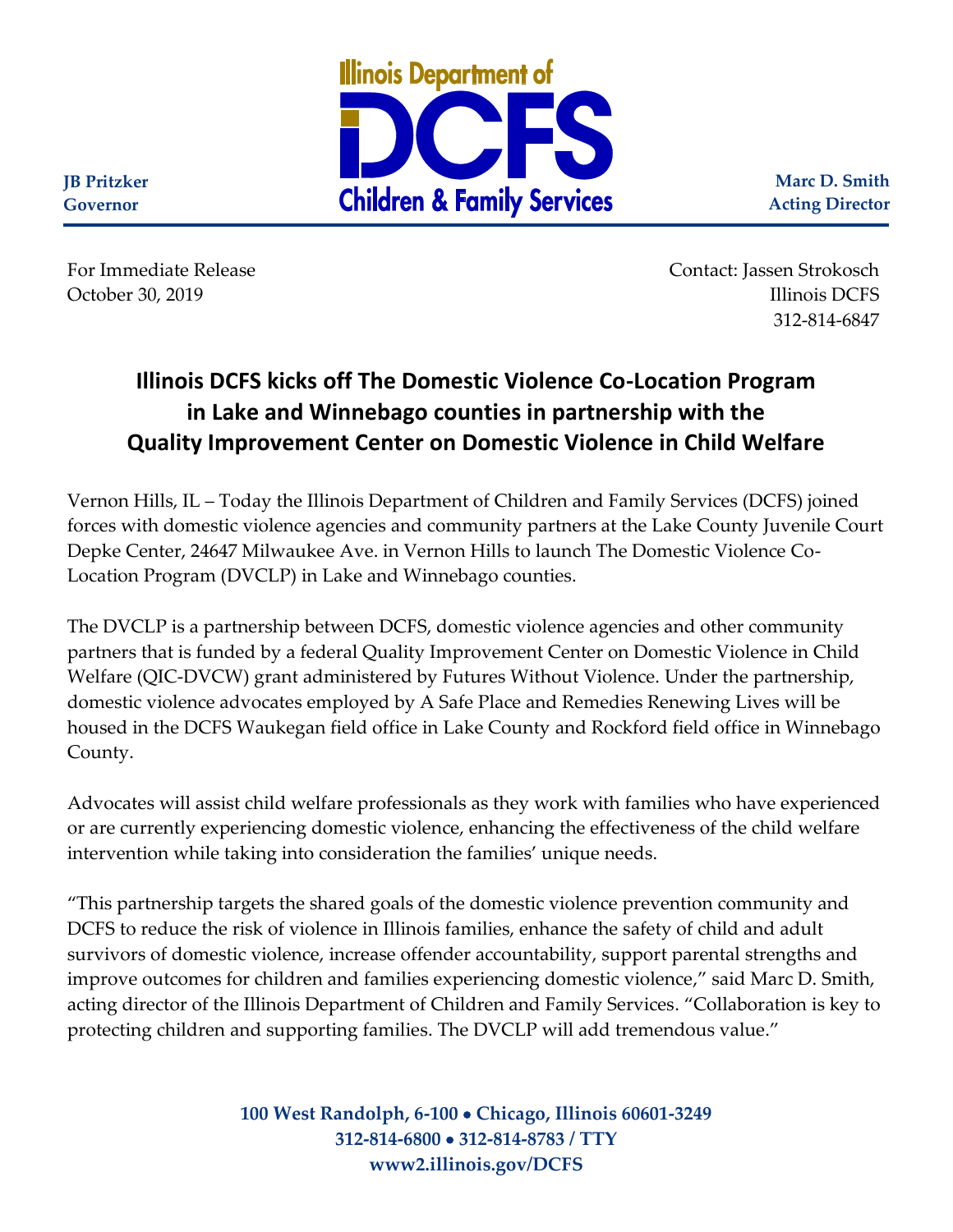"For so long, advocates have struggled with the best approach to working with families that experience violence in the home. This often includes physical, emotional and sexual abuse of the parent but also witnessing and experiencing violence by children in these homes. Here in Illinois, we have tried to address these common issues with two different systems that didn't always work well together. Now we are embarking on a project that will focus on the whole family and how all our systems can better support the family in ending this violence," said Vicki Smith, CEO/executive director of the Illinois Coalition Against Domestic Violence. "I believe this is critical work toward ending all forms of violence in our communities. The Illinois Coalition Against Domestic Violence, along with Ascend Justice and The Network, are excited to be partners in such innovative efforts."

"We are thrilled to collaborate with the Illinois Department of Children and Family Services and their partners on this important work," said Lonna Davis, director of children & youth programs at Futures Without Violence. "Meaningful collaboration and communication across the sectors and departments striving to serve families experiencing domestic violence is essential. As a team we are advancing child welfare practice, and as a community we are now further along in helping to improve the safety, permanency and well-being of families across the state."

"In the end, the DVCLP will improve outcomes for families because they will be more connected to community supports, thus improving the safety and resiliency of adult and child survivors of domestic violence," said Judge Valerie Boettle Ceckowski, supervising judge in the 19<sup>th</sup> Judicial Circuit Court serving Lake County. "The DVCLP will contribute to reducing the use of violence in Lake County and promote greater responsibility and healthier family involvement of the person who used violence. Through this partnership there will be greater equity in outcomes among families regardless of race, ethnicity, gender identity and sexual orientation; fewer families will be separated and children will be safely returned home or placed in another permanent loving home more quickly."

*About the Illinois Department of Children and Family Services (DCFS): Founded in 1964, DCFS is responsible for protecting children from abuse or neglect by responding to calls received on the Child Abuse Hotline, 1-800-25- ABUSE (1-800-252-2873). With the goal of keeping children safe, DCFS strengthens and supports families with a wide range of services. When keeping a child safe means removing them from the home, DCFS makes every effort to reunite them with their family. When the best interest of the child makes this impossible, DCFS is committed to pursuing adoption by loving families to provide children with a safe and permanent home. DCFS is also responsible for licensing and monitoring of all Illinois child welfare agencies.*

*About A Safe Place: Founded in 1978, A Safe Place is the leading advocate for eliminating domestic violence in northern Illinois, and is Lake County, Illinois' only provider of services exclusively for victims of domestic violence. A Safe Place provides emergency shelter, permanent housing, a 24-hour crisis line (847-249-4450), court and non-legal advocacy, individual, group and children's counseling, art therapy, family visitation services, batterer intervention services, community outreach, prevention education and professional training. The agency's service area includes*  Lake, McHenry and northern Cook counties in Illinois; however, clients come to A Safe Place from across the state, *region and country. For more information about A Safe Place, visit www.asafeplaceforhelp.org.*